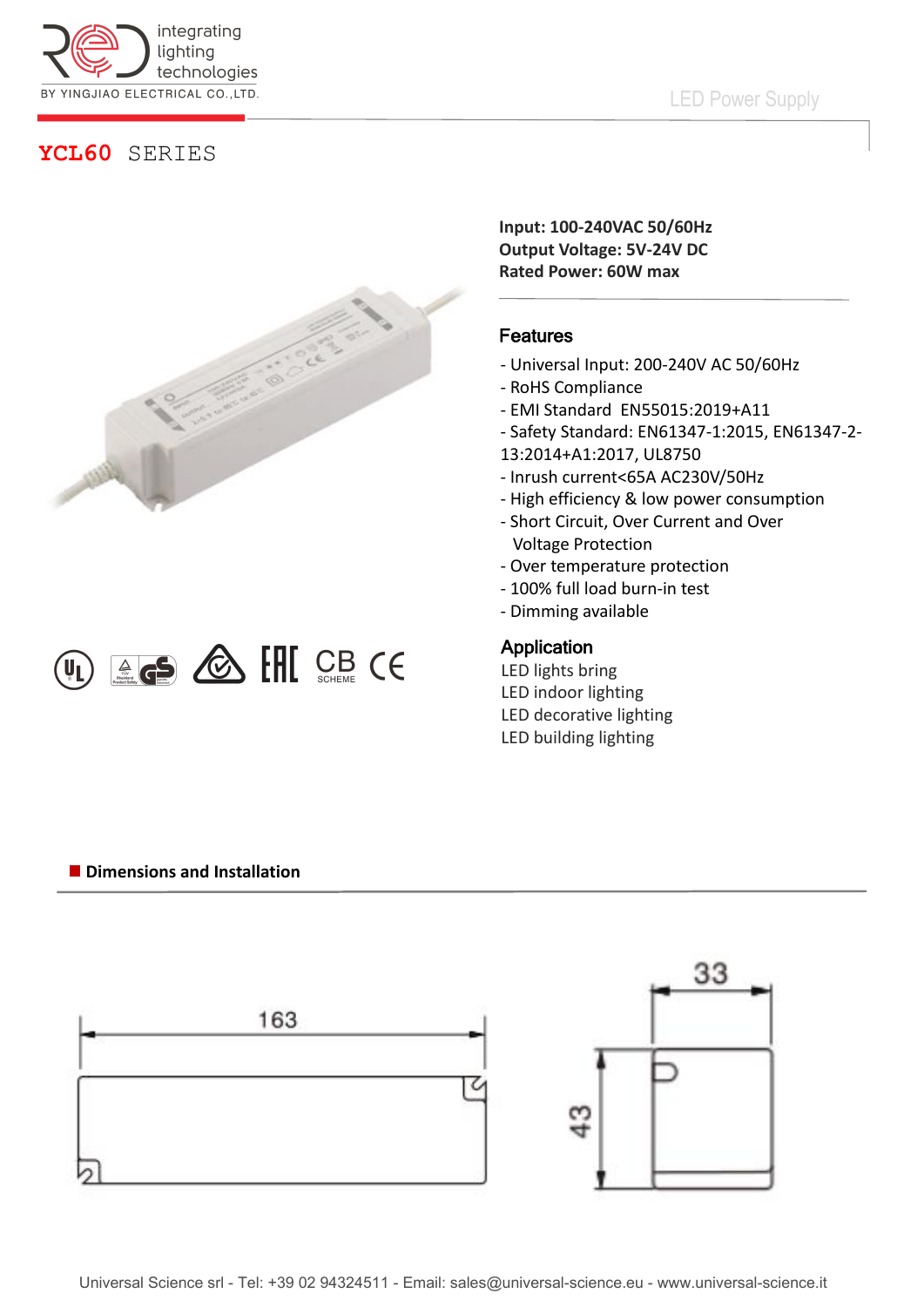

# LED Power Supply

## **YCL60** SERIES

| MODEL DETAIL SPEC. |                               | YCL60-1205000                                                                            | YCL60-2402500 |
|--------------------|-------------------------------|------------------------------------------------------------------------------------------|---------------|
| <b>INPUT</b>       | Input Voltage:                | 100-240VAC/200-240VAC                                                                    |               |
|                    | Input Frequency:              | 50/60Hz                                                                                  |               |
|                    | Inrush Current:               | 65A/230VAC at full load                                                                  |               |
|                    | <b>AC Current:</b>            | 0.21A/230VAC                                                                             |               |
|                    | Leakage Current:              | <0.25mA/240VAC                                                                           |               |
|                    | Efficiency:                   | 87%                                                                                      | 87%           |
| <b>OUTPUT</b>      | DC Voltage:                   | <b>12V</b>                                                                               | <b>24V</b>    |
|                    | <b>Rated Current:</b>         | 5000mA                                                                                   | 2500mA        |
|                    | Rated Power:                  | 60W                                                                                      | 60W           |
|                    | <b>Voltage Tolerance:</b>     | ±5.0%                                                                                    | ±5.0%         |
|                    | Ripple and Noise:             | 120mVp-p                                                                                 | 240mVp-p      |
|                    | Line Regulation:              | ±3%                                                                                      |               |
|                    | Load Regulation:              | ±5%                                                                                      |               |
|                    | Setup, Rise, Hold Up time:    | 1s, 10ms/60ms 230VAC 1000ms, 1ms/25ms 115VAC at full load                                |               |
| ENVIRONMENTAL      | <b>Operating Temperature:</b> | -20 ~ +60 (Refer to "Derating Curve")                                                    |               |
|                    | <b>Storage Temp:</b>          | $-40^{\circ}$ C ~ 85 $^{\circ}$ C                                                        |               |
|                    | <b>Storage Humidity:</b>      | 20~95% RH                                                                                |               |
|                    | <b>Working Humidity:</b>      | 20 ~ 95% RH non-condensing                                                               |               |
| <b>PROTECTION</b>  | Over Load:                    | Above 105% rated output power                                                            |               |
|                    |                               | Protection type: Hiccup mode, recovers automatically after fault condition<br>is removed |               |
|                    | Over Voltage:                 | 12V:13.8 ~ 16.2V 24V:27.6 ~ 32.4V                                                        |               |
|                    |                               | Protection type: Shut down o/p voltage, re-power on to recover                           |               |
|                    | Over Temperature:             | Shut down o/p voltage, re-power on to recover                                            |               |
| SAFETY & EMC       | <b>Safety Regulations:</b>    | EN61347-2-13:2014+A1:2017,EN61347-1:2015;EN62493:2015                                    |               |
|                    | Withstand Voltage:            | I/P-O/P:3750KVAC                                                                         |               |
|                    | Harmonic                      | EN61000-3-2 Class C EN61000-3-3                                                          |               |
|                    | EMI:                          | Compliance to EN55015                                                                    |               |
|                    | EMS:                          | Compliance to 61547:2009                                                                 |               |
| <b>OTHER</b>       | MTBF:                         | 200,000 Hours Minimum at Full Load at 25°C Ambient                                       |               |
|                    | Size:                         | 163*43*33mm                                                                              |               |
|                    | Weight:                       | 380g / pcs                                                                               |               |
|                    | Packaging:                    | 50PCS/CTN                                                                                |               |